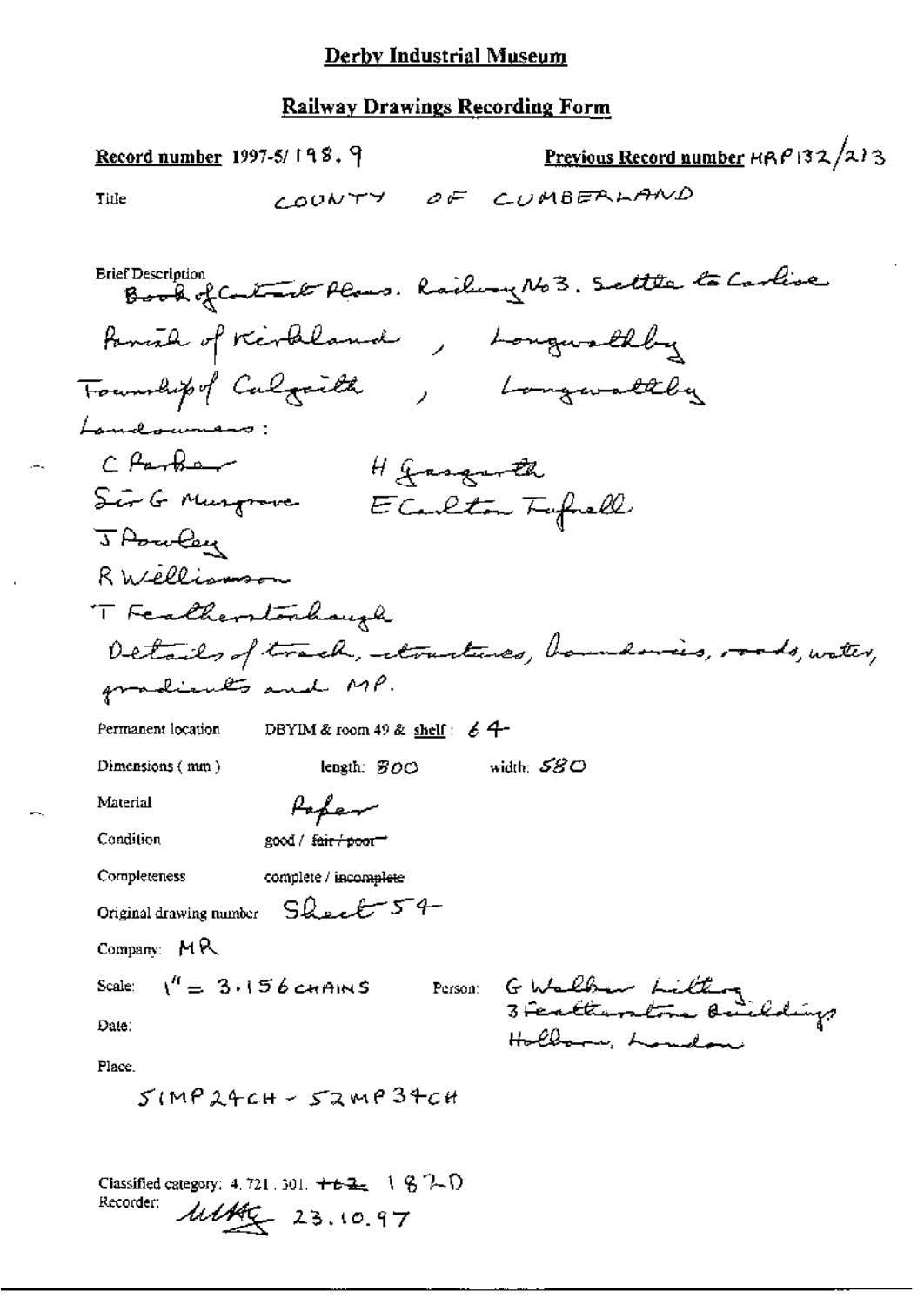Previous Record number  $ARP$  132/213 Record number 1997-5/198.10 COUNTY OF CUMBERLAND Title Brief Description Brook of Could sell Plans. Railway No 3. Settle to Carlise Parish of Longwallby Tournlip of Longwaltely<br>Londonnius: 5 Bourses<br>ECTrefrell 5 Bourses J Varly Tuesda J Hodgson W Lough Bourtand SRTydel TNelson J Pombey J divison H Factor 5 Nelson Longweltly.<br>I Harrison Clavelanders & Overseers of the Poor for Retails of tracks, structures, loundaries, roads, ster, grade Permanent location DBYIM & room 49 & shelf:  $64$ -Dimensions  $(mn)$ length:  $SOO$  width:  $SSO$ Paper Material good / fair / poor" Condition Completeness complete / incomplete Original drawing number Sheet 55 Company:  $MR$ Person: G Walker Litting Scale:  $\binom{n}{2}$  3.156 cm AINS Date: Hollow, London Place: Longwalthy Station  $52$ MP  $34$ C+ -  $53$ MP  $45$ C+ Classified category: 4, 721, 301,  $k+2$   $\rightarrow$   $(8,7)$ Recorder: Matthe 23.10.97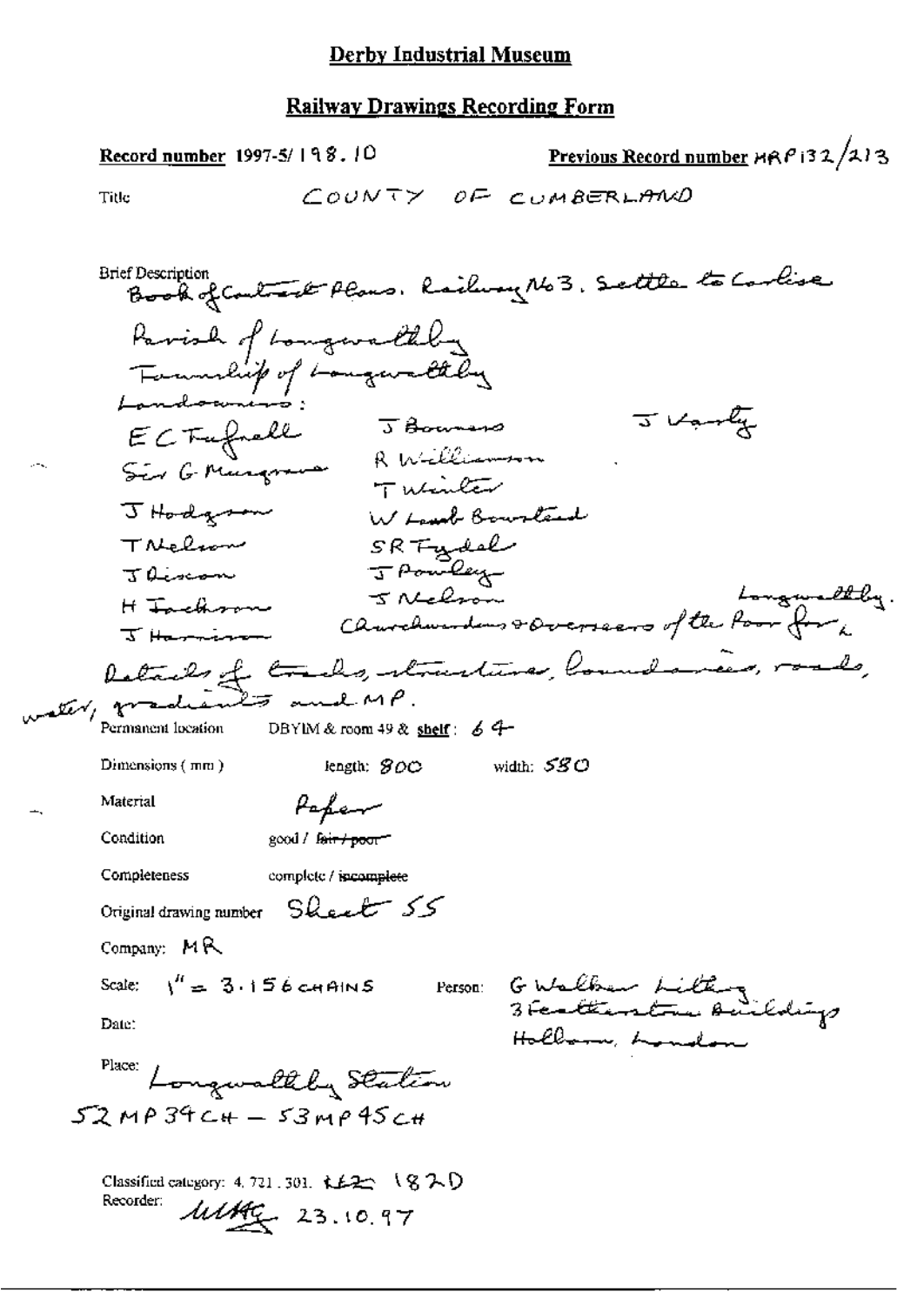Previous Record number  $HRP(32/213)$ Record number 1997-5/198.11 Title COUNTY OF CUMBERLAND Book of Contact Plans. Railway No 3. Settle to Carlise **Brief Description** Parish of Longworthly Township of Longwood they Landounne Wh Bounted Trustees of Wesleyan Chaptel Chanders coverses of tongwathly & J Powley. Sir Ghusgrave. Samd's Thomas Gedling.<br>Jbodd. Jbouley, <del>le G</del>edlin Fufrell.<br>Many ANstrus Thelson. JShopherd. Twilliamson, JNelson. RWelliamson. J& Sand Wells. JHodgson, TFeatherstocksup.<br>Details of tracks, storectures, laundaines, raads, DBYIM & room 49 & shelf:  $64$ Permanent location width:  $\mathcal{SGC}$ Dimensions (mm) length:  $300$ Material Paper Condition good / fair + poor Completeness complete / incomplete Original drawing number Sheet 56 Company: MR Person: GWalber Lithog Scale:  $\sqrt{4} = 3.156$  c-HAINS Date: Hollow Landon Place: Longwallly  $53M945c+ - 54M55c$ Classified category: 4.721, 301. 卡卡红 (820) Recorder:  $\frac{\mu\mu}{2}$  23.10.97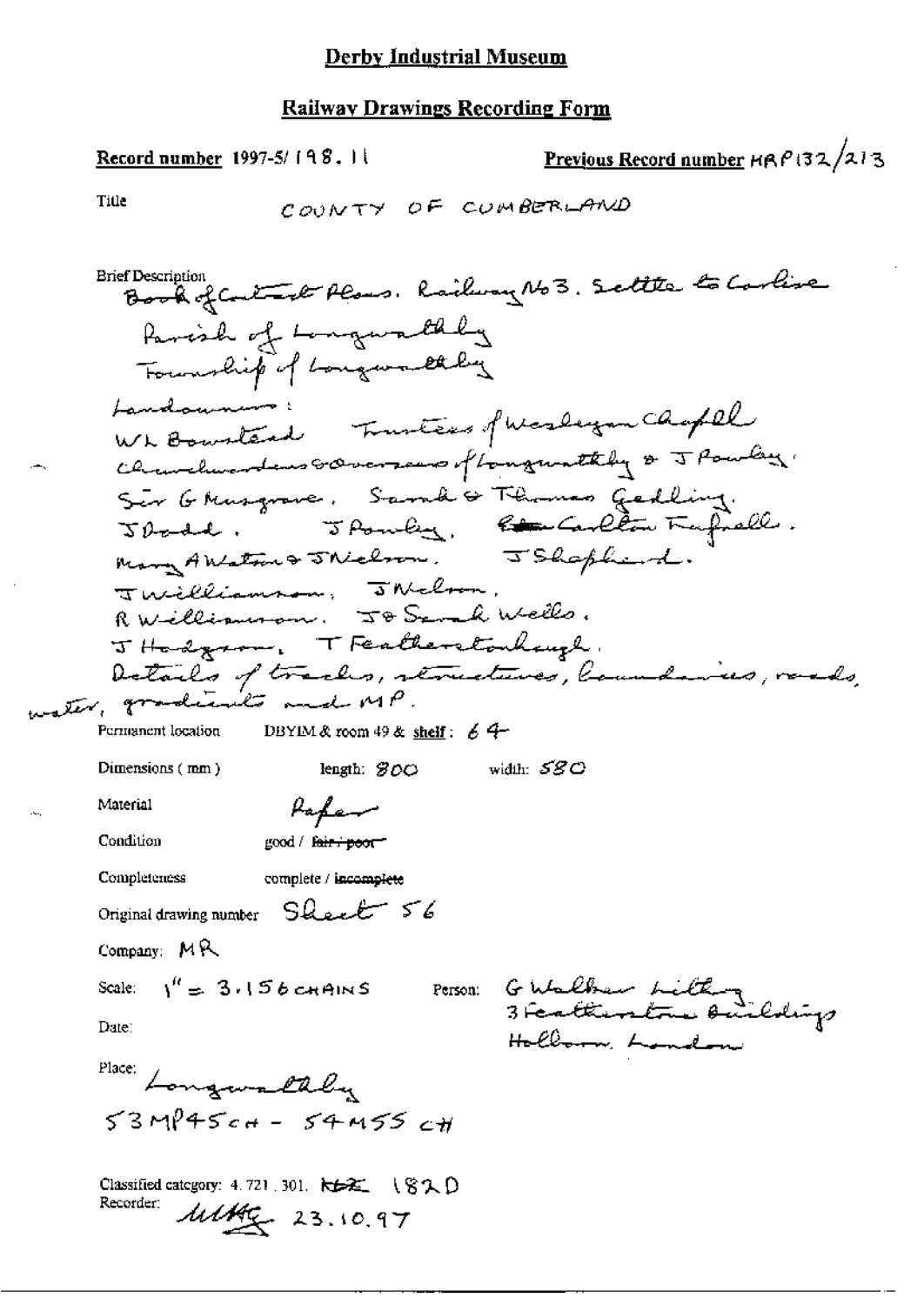|                                                                                                                                            | Record number 1997-5/198.12                                                                                                                                           |                                  |                                                                                               |                                            |                          | Previous Record number HRP 132/213 |
|--------------------------------------------------------------------------------------------------------------------------------------------|-----------------------------------------------------------------------------------------------------------------------------------------------------------------------|----------------------------------|-----------------------------------------------------------------------------------------------|--------------------------------------------|--------------------------|------------------------------------|
| Title                                                                                                                                      | COUNTY                                                                                                                                                                | $\overline{O}F$                  |                                                                                               | CUMBERLAND                                 |                          |                                    |
| <b>Brief Description</b><br>Landowners:<br>J Shepard.<br>Many Slater.<br>J Flaming.<br>R Hodgson.<br>J Falder.<br>J Flumpson<br>T Longwigg | Book of Contact Plans. Railway No 3. Settle to Carlise<br>Farish of Addingtham<br>Transmarking of Little Sulheld<br>Details of tracks, retructures, boundaries roads, | $J$ $\theta$ and $d$<br>J fondez | Jes Theorpson.<br>SWells.<br>Anne Parciual<br>T Somerly<br>Rea A Webster<br>Duke of tworrlive |                                            | T Persinal               | T Featherstonehaugh                |
| water , gradients and MP.<br>Permanent location                                                                                            |                                                                                                                                                                       |                                  |                                                                                               |                                            |                          |                                    |
| Dimensions (mm)                                                                                                                            | DBYIM & room 49 & shelf: $\&$ 4                                                                                                                                       | length: $300$                    | width: $580$                                                                                  |                                            |                          |                                    |
| Material                                                                                                                                   | Peper                                                                                                                                                                 |                                  |                                                                                               |                                            |                          |                                    |
| Condition                                                                                                                                  | good / fair <del>/ poor</del>                                                                                                                                         |                                  |                                                                                               |                                            |                          |                                    |
| Completeness                                                                                                                               | complete / incomplete                                                                                                                                                 |                                  |                                                                                               |                                            |                          |                                    |
|                                                                                                                                            | Original drawing number Sheet 57                                                                                                                                      |                                  |                                                                                               |                                            |                          |                                    |
| Company: MR                                                                                                                                |                                                                                                                                                                       |                                  |                                                                                               |                                            |                          |                                    |
| Date:                                                                                                                                      | Scale: $1'' = 3.156$ cm AINS                                                                                                                                          |                                  |                                                                                               | Person: G Walker Lilling<br>Hollow, London | 3 Featherstone Buildings |                                    |
| Place:                                                                                                                                     | Little Salkeld Station                                                                                                                                                |                                  |                                                                                               |                                            |                          |                                    |
|                                                                                                                                            | $54$ MP $55c+ - 55$ MP 64cH                                                                                                                                           |                                  |                                                                                               |                                            |                          |                                    |
| Recorder:                                                                                                                                  | Classified category: 4.721.301 <del>. <math>+ 2</math></del> (820)<br>$\frac{\text{MMS}_2}{23.10.97}$                                                                 |                                  |                                                                                               |                                            |                          |                                    |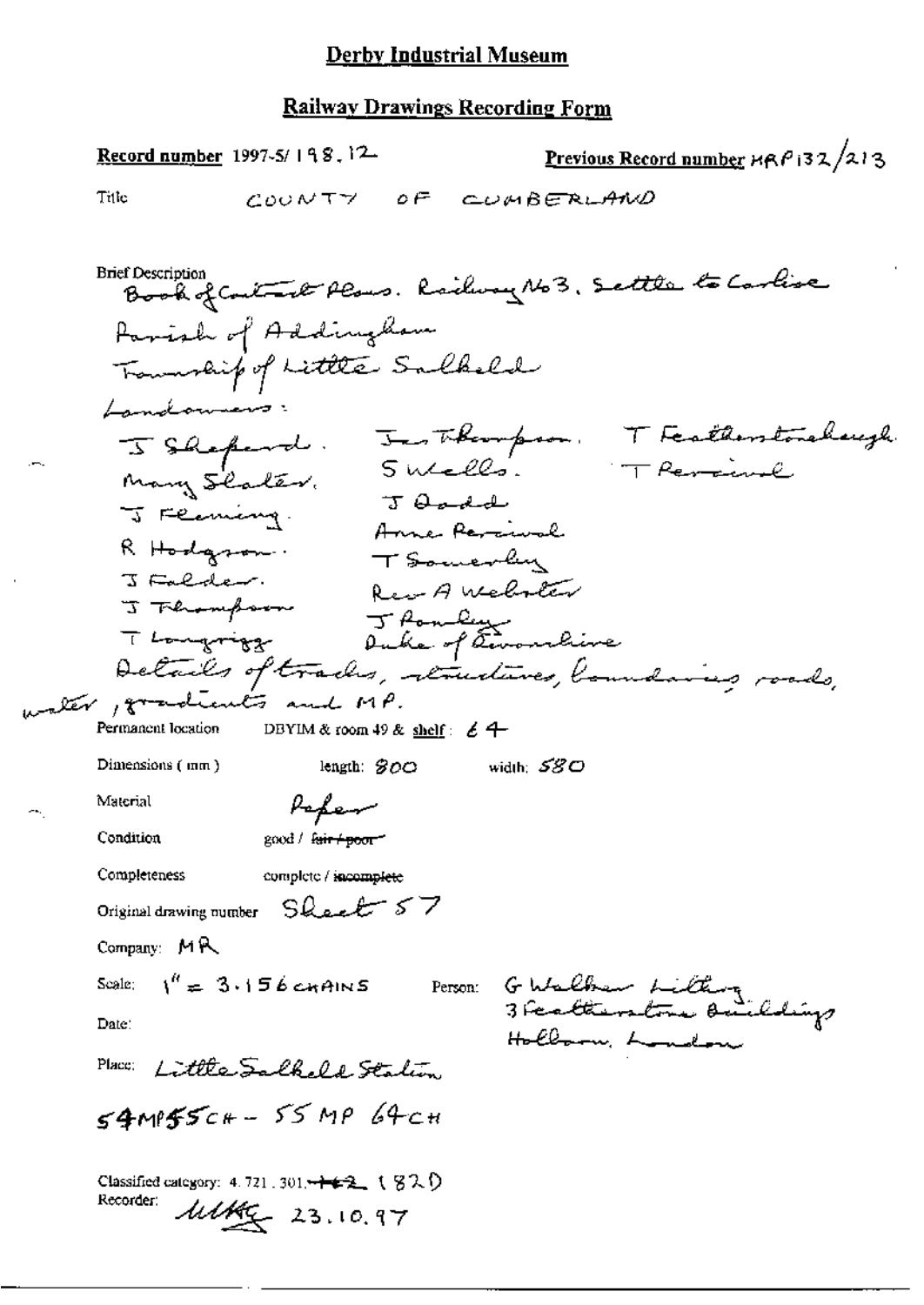|                                                 | <u>Record number</u> 1997-5/198. +3                                         | Previous Record number HRP132/213                       |
|-------------------------------------------------|-----------------------------------------------------------------------------|---------------------------------------------------------|
| Title                                           | COONTY                                                                      | OF CUMBERLAND                                           |
| <b>Brief Description</b>                        |                                                                             | Book of Contract Plans. Railway No 3. Settle to Carlise |
|                                                 | Panish of Addingham                                                         | , Great Salkeld, Lagonly                                |
|                                                 |                                                                             | Township of Little Saltadd, Great Saltadd, Lazonly      |
| Landammers;                                     |                                                                             |                                                         |
| TSawerby                                        |                                                                             | TOW Hindren                                             |
| Deborah Ormson                                  |                                                                             |                                                         |
| T Nalson                                        |                                                                             |                                                         |
| TScott                                          |                                                                             |                                                         |
|                                                 | Caroline Sanderson                                                          |                                                         |
| S Large                                         |                                                                             |                                                         |
| WSanderson                                      |                                                                             | Details of trachs, structures, boundaries, roads,       |
| water, producents and MP.<br>Permanent location | DBYIM & room 49 & shelf : $64-$                                             |                                                         |
| Dimensions (mm)                                 | length: $500$                                                               | width: $580$                                            |
| Material                                        | Hefer                                                                       |                                                         |
| Condition                                       | good / fa <del>ir / poo</del> r                                             |                                                         |
| Completeness                                    | complete / incomplete                                                       |                                                         |
|                                                 | Original drawing number Sheet 58                                            |                                                         |
| Company: $M R$                                  |                                                                             |                                                         |
|                                                 | Scale: $1'' = 3.156$ chains                                                 | Person: GWalber Lilling<br>3 Feratterstre Backdigs      |
| Date:                                           |                                                                             | Hollson, London                                         |
| Place:                                          |                                                                             |                                                         |
|                                                 | $55m$ 64ch – 56 m75ch                                                       |                                                         |
| Recorder:                                       | Classified category: 4.721.301. 14-2: 1820<br>$\frac{\text{MME}}{23.10.97}$ |                                                         |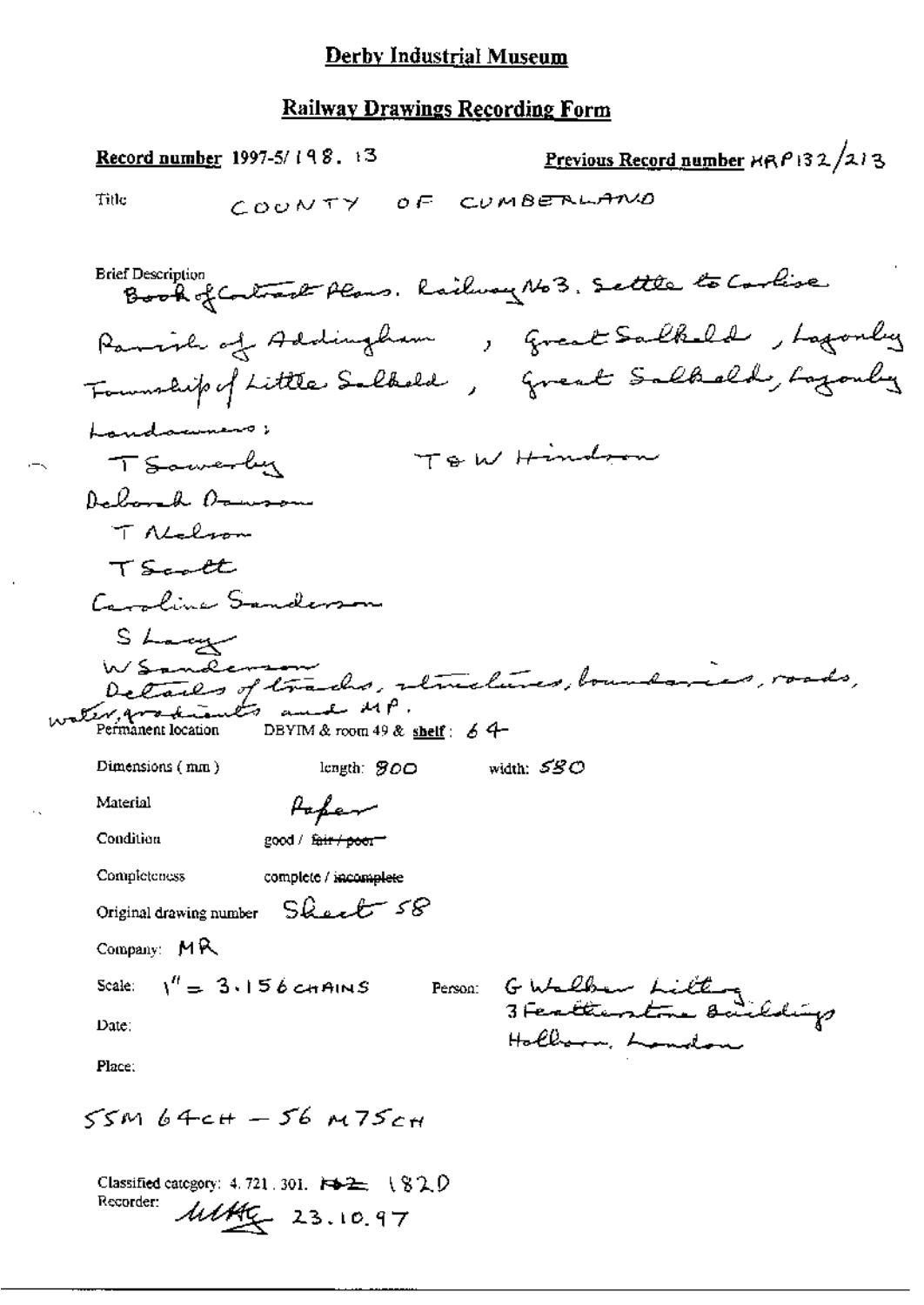Previous Record number  $RPR/32/213$ Record number 1997-5/198.  $(4-$ Title COUNTY OF CUMBERLAND **Brief Description** Book of Contract Plans. Railway No 3. Settle to Coolise Parish of Lagonly Township of Lazonly Landerman : JACRAtt. J Relph. Rev J Hegsham. Inabella Albertt.  $GF$  Wester,  $\overline{f}$  Bell. WNFreege, Eleanor Marlan, THendesson. JAHenderson. Y Kembles, Poor of Eden Hell. Thoughes. To W Hindson. Frustees of Dem Barnicks  $JrelL.$ R Banglas. Details of tracks, structures boundaries, roads, water, gradients and MP. DBYIM & room 49 & shelf:  $64-$ Permanent Iocation Dimensions (mm) length: \$00 width: 580 Material Popen Condition good / fair / poor Completeness complete / incomplete Original drawing number Sheet 59 Company: MR G Walker Lithog<br>3 Fertientra Ouildigs Scale:  $\binom{n}{k} = 3.156$  chains Person: Date: Hollson, Landon Lazarly Station Place:  $56M75c+ -58M4$  cH Classified category: 4, 721, 301.  $\overline{\text{C}}$   $\rightarrow$  ( $\overline{\text{G}}$   $\rightarrow$   $\overline{\text{C}}$ ) Recorder: 111/16 23.10.97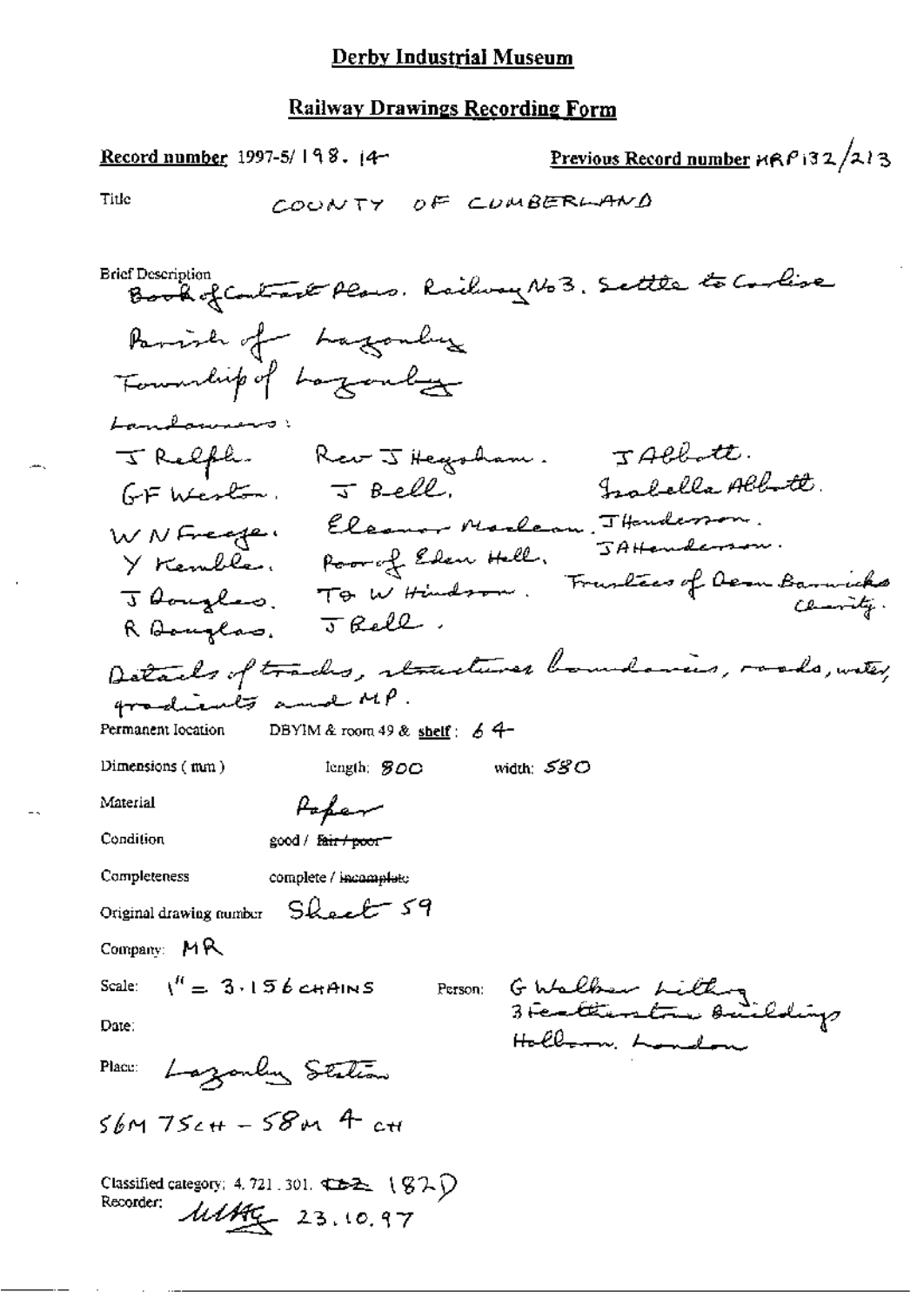J,

| Record number 1997-5/198. $15$                                                                                                      | Previous Record number HRP 132/213 |
|-------------------------------------------------------------------------------------------------------------------------------------|------------------------------------|
| COUNTY OF CUMBERLAND<br>Title                                                                                                       |                                    |
|                                                                                                                                     |                                    |
| <b>Brief Description</b><br>Book of Contract Plans. Railway No 3. Settle to Carlise                                                 |                                    |
| Parish of Lazanky                                                                                                                   |                                    |
| Township of Lazonly                                                                                                                 |                                    |
| Landammers:                                                                                                                         |                                    |
| JB Jackelly Albert                                                                                                                  |                                    |
| $36$ ell                                                                                                                            |                                    |
| Eleanor Maclean                                                                                                                     |                                    |
| Sir G Musquere                                                                                                                      |                                    |
|                                                                                                                                     |                                    |
| Details of trades, structures, boundaries, roads, water,                                                                            |                                    |
| gradients and MP.                                                                                                                   |                                    |
| DBYIM & room 49 & shelf : $64$<br>Permanent location                                                                                |                                    |
| Dimensions (mm)<br>width: $580$<br>length: $\mathcal{B}$ <i>O</i> $\circ$                                                           |                                    |
| Material<br>Paper                                                                                                                   |                                    |
| Condition<br>good / f <del>air / poo</del> r—                                                                                       |                                    |
| Completeness<br>complete / incomplete                                                                                               |                                    |
| Original drawing number $S$ heel $60$                                                                                               |                                    |
| Company: $M R$                                                                                                                      |                                    |
| $V' = 3.156$ chains<br>Scale.                                                                                                       | Parson: GWalber Litting            |
| Date:                                                                                                                               | Hollows, London                    |
| Place:<br>Lagonly Hall                                                                                                              |                                    |
| $SPM4$ cH – 59 $M14$ cH                                                                                                             |                                    |
| Classified category: 4.721, 301, $\pm\pm2$ , $(820)$<br>Recorder:<br>$\frac{\text{MMS}_{\text{c}}}{\text{MMS}_{\text{c}}}$ 23.10.97 |                                    |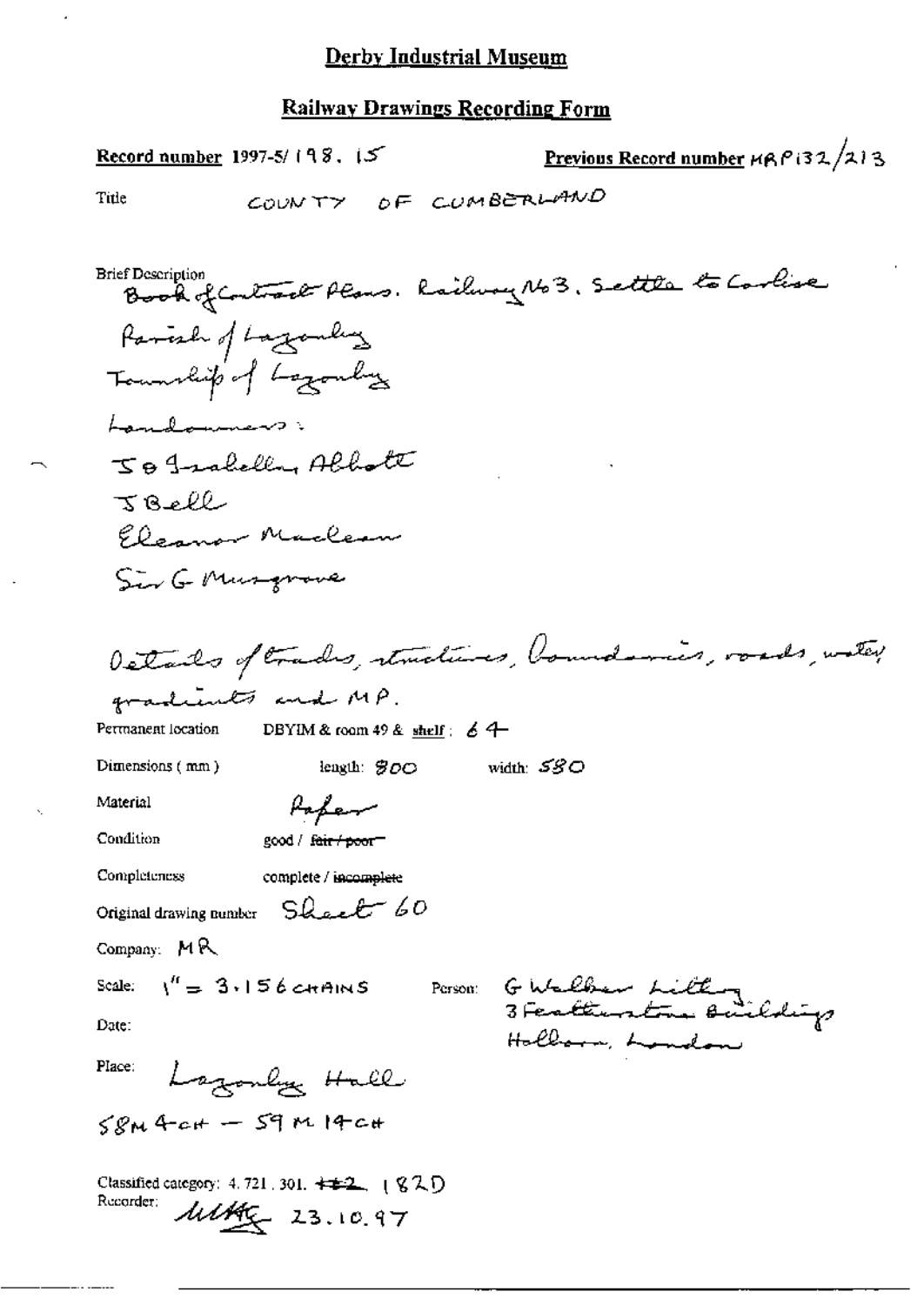#### **Railway Drawings Recording Form**

Record number 1997-5/198.  $/6$ 

Previous Record number  $HRP(32/213)$ 

Title



Details of trades, structures, boundaries, voods, with, gradients and MP.

Permanent location

DBYIM & room 49 & shelf:  $64$ 

Dimensions (mm)

length:  $$OC$ width:  $\mathcal{SGO}$ 

Material

Papam

Condition

good / fair / poor

Completeness complete / incomplete

Original drawing number Sheet 61

Company: MR

Scale:  $\frac{1}{4}$  = 3.156 cHAINS

Person: GWalker Litting Hollow Louder

Place:

Date:

 $59414cH - 60M25cH$ 

Classified category: 4.721, 301.  $\star\leftrightarrow 2$  [82) Recorder:  $\mu\mu\mu\mu$  23.10.97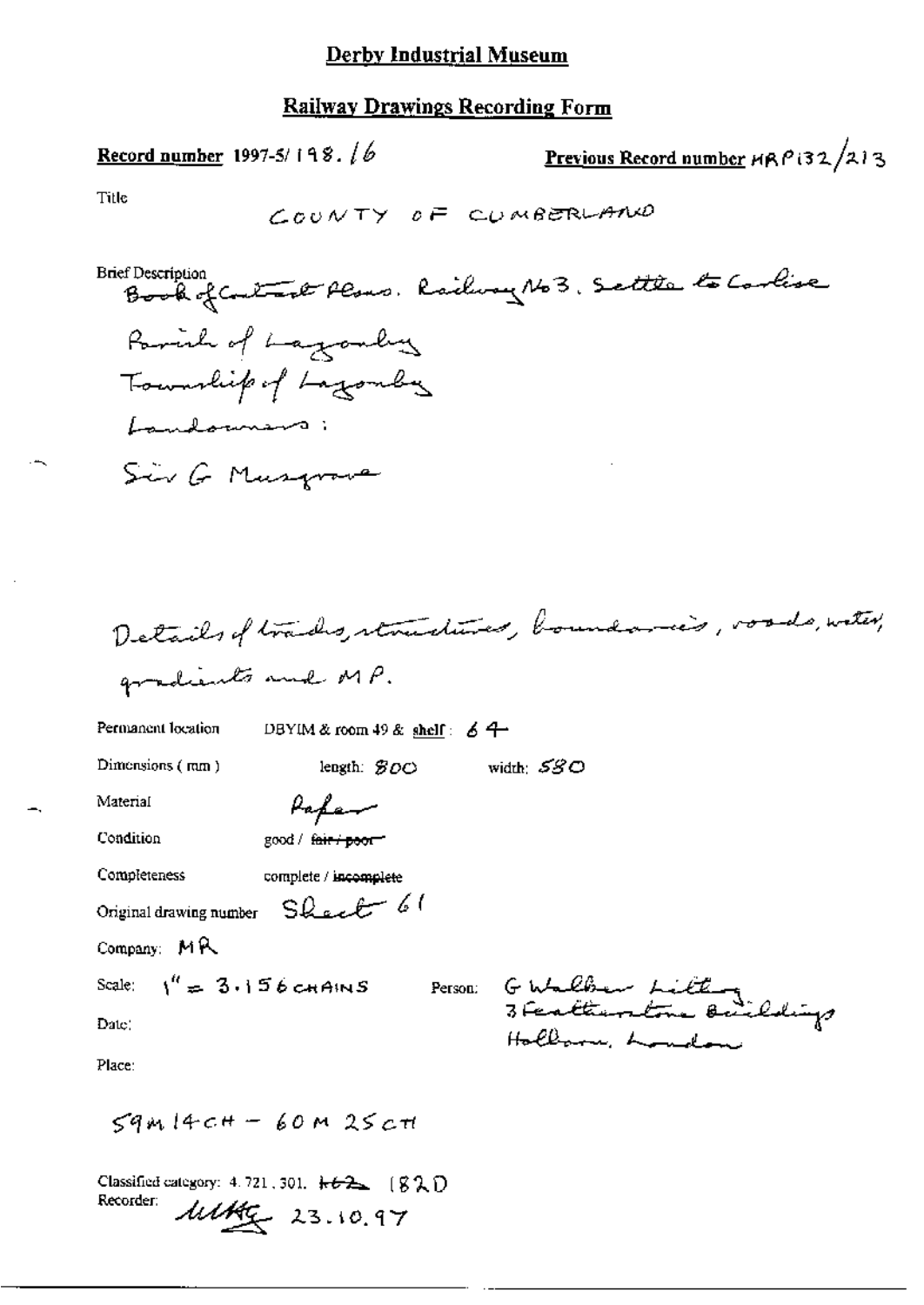### Railway Drawings Recording Form

| Previous Record number HRP132/213<br>Record number 1997-5/198.17                                                                                                 |
|------------------------------------------------------------------------------------------------------------------------------------------------------------------|
| COUNTY OF CUMBERLAND<br>Title                                                                                                                                    |
| <b>Brief Description</b><br>Book of Contract Plans. Railway No 3. Settle to Carlise<br>Parish of Lagonly<br>Fourthip of Londies.<br>Landowner.<br>Sir G Musqueve |
| Details oftrachs, structures, houndaries, roads, witer,<br>gradients and MP.<br>Permanent location<br>DBYIM & room 49 & shelf: $64-$                             |
| Dimensions (mm)<br>width: SSC<br>length: $900$                                                                                                                   |
| Material<br>Papar                                                                                                                                                |
| Condition<br>good / <del>fair / poo</del> r—                                                                                                                     |
| Completeness<br>complete / incomplete                                                                                                                            |
| Original drawing number Sheet 62                                                                                                                                 |
| Company: MR                                                                                                                                                      |
| Scale: $\binom{n}{2}$ 3.156 chains<br>Person: Gubelber Litting                                                                                                   |
| Date:<br>Holbarn, Landon                                                                                                                                         |
| Place:                                                                                                                                                           |
| $60425c$ + - 61435c+                                                                                                                                             |

Classified category: 4.721.301. 442 (820 Recorder:  $\mu$ /<br>23.10.97

 $-$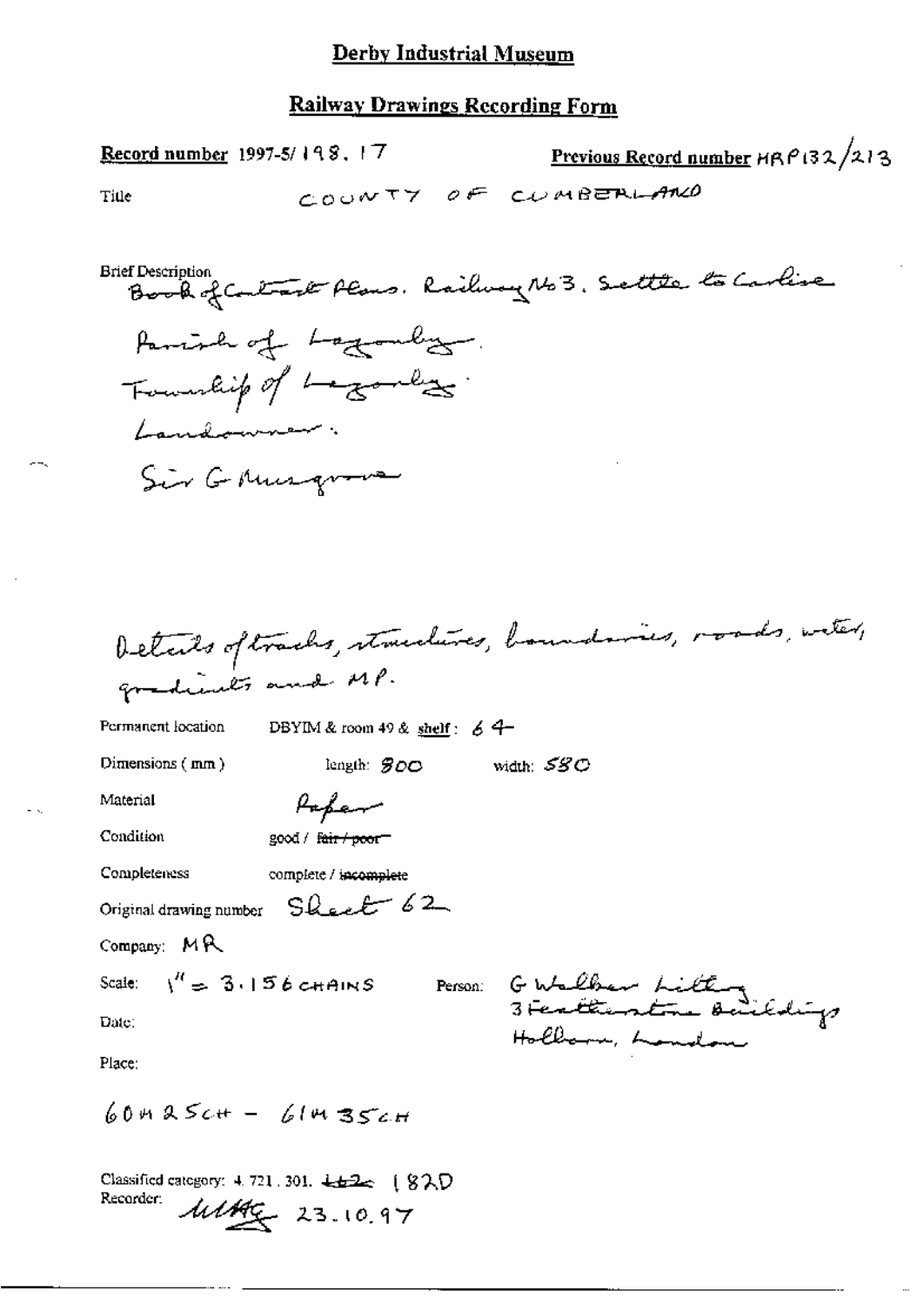Previous Record number HRP132/213 <u>Record number</u> 1997-5/198, t $8$ Title COUNTY OF CUMBERLAND Brief Description<br>Book of Contract Alans. Rachway No 3. Settle to Carlise faminh of baganly Fournhip of Lagonly Landammer Sir G Musgrave Earl of Lonsdale Details of tracks, structures, boundaries, vouds, witer, Amadients and MP. Permanent location DBYIM & room 49 & shelf:  $64$ Dimensions (mm) width:  $\mathcal{SGO}$ length:  $300$ Material Paper Condition good / fair / poor" Completeness complete / incomplete Original drawing number Sheet 63 Company: MR G Walber Litting<br>3 Featherstra Buildigs Scale:  $\sqrt{4} = 3.156$  cm AINS Person: Date: Hollown, London Place:

 $61m35cm - 62m46cm$ 

Classified category: 4.721.301. +=== (820) Recorder: Make 23, 10.97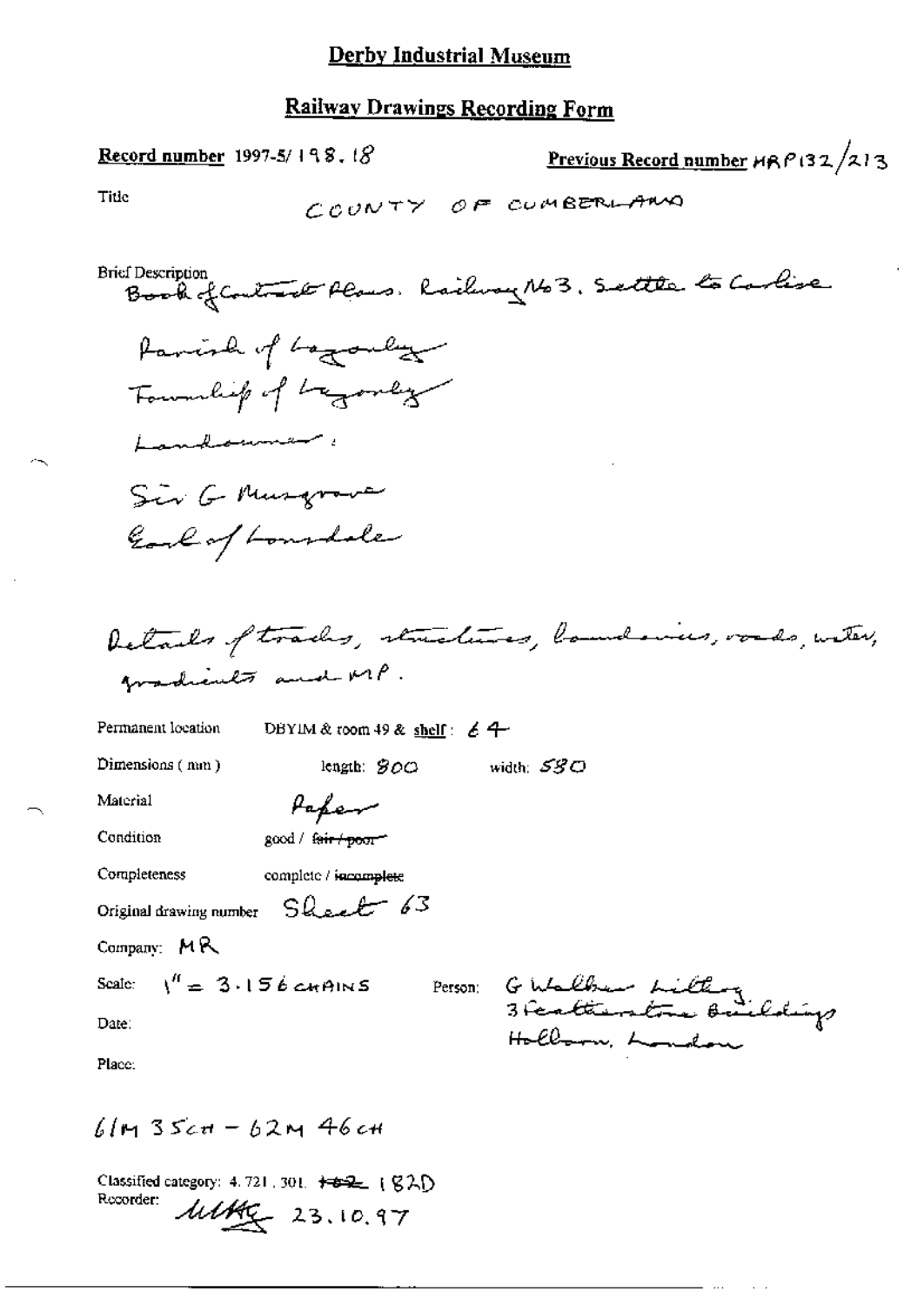Previous Record number HRP132/213 Record number 1997-5/198. 19 Title COUNTY OF CUMBERLAND Brief Description<br>Book of Contract Plans, Railway No 3. Settle to Coolise Parish of Hesket in the Forest Township of Armathwaite Landoumers: J Janieron Ofraham Earl of Loundale Chimon<br>Jacques Jacques NFreeze Ykember Details of tracks, structures, houndaries, roads, with, gradients and MP. DBYIM & room 49 & shelf:  $64-$ Permanent location width:  $\mathcal{SSC}$ Dimensions (mm) length:  $800$ Material Paper good / fair / poor Condition Completeness complete / iscomplete Original drawing number Sheet 64  $Common: M<sub>R</sub>$ Person: G Walker Killing Scale:  $1^h = 3.156$  chains Date: Hollarm, London Place: Armathumite Station  $62M46c+63M55c+$ Classified category: 4, 721, 301.  $\leftarrow \pm \pm \pm \left(\frac{C}{2} \right)$ Recorder:  $11466 - 23.10.97$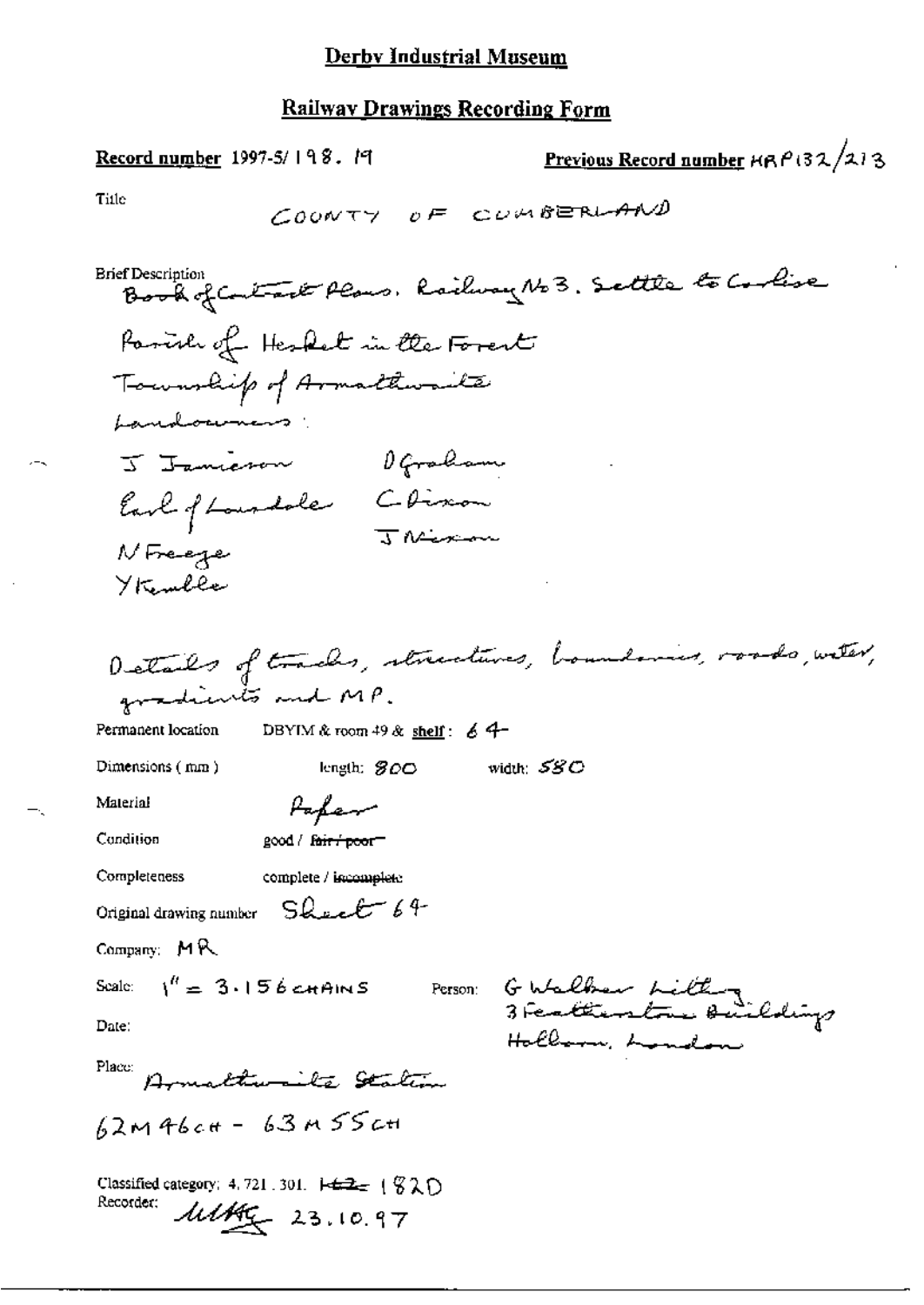#### **Railway Drawings Recording Form**

Previous Record number  $HRP$  132/213 Record number 1997-5/198.  $20$ Title COUNTY OF CUMBERLAND Brief Description<br>Book of Contact Plans. Railway No 3, Settle to Carlise Parish of Herbet in the Forest , Wetteral Township of Armalthuailte, Welliame Landoumers: J Niscon. Theodhitter Earl of Loundale. Mary Stanger. C Discon. Details of tracks, structures, boundaries, roads, water, gradiants and MP. Permanent location DBYIM & room 49 & shelf:  $64-$ Dimensions (mm) width:  ${\cal S}{\cal S}{\cal C}$ length:  $$00$ Material Paper Condition good / fair + poor-Completeness complete / incomplete Original drawing number Sheet 65 Company: MR G Walker Litting<br>3 Featherstra Baildigs Scale:  $\frac{1}{1}$  = 3.156 cHAINS Person: Date: Hollown, Loudon Place:

 $63M55c+ - 64M67c+$ 

Classified category: 4.721.301. REE: 182D Recorder:  $\frac{\text{111}}{400}$  23.10.97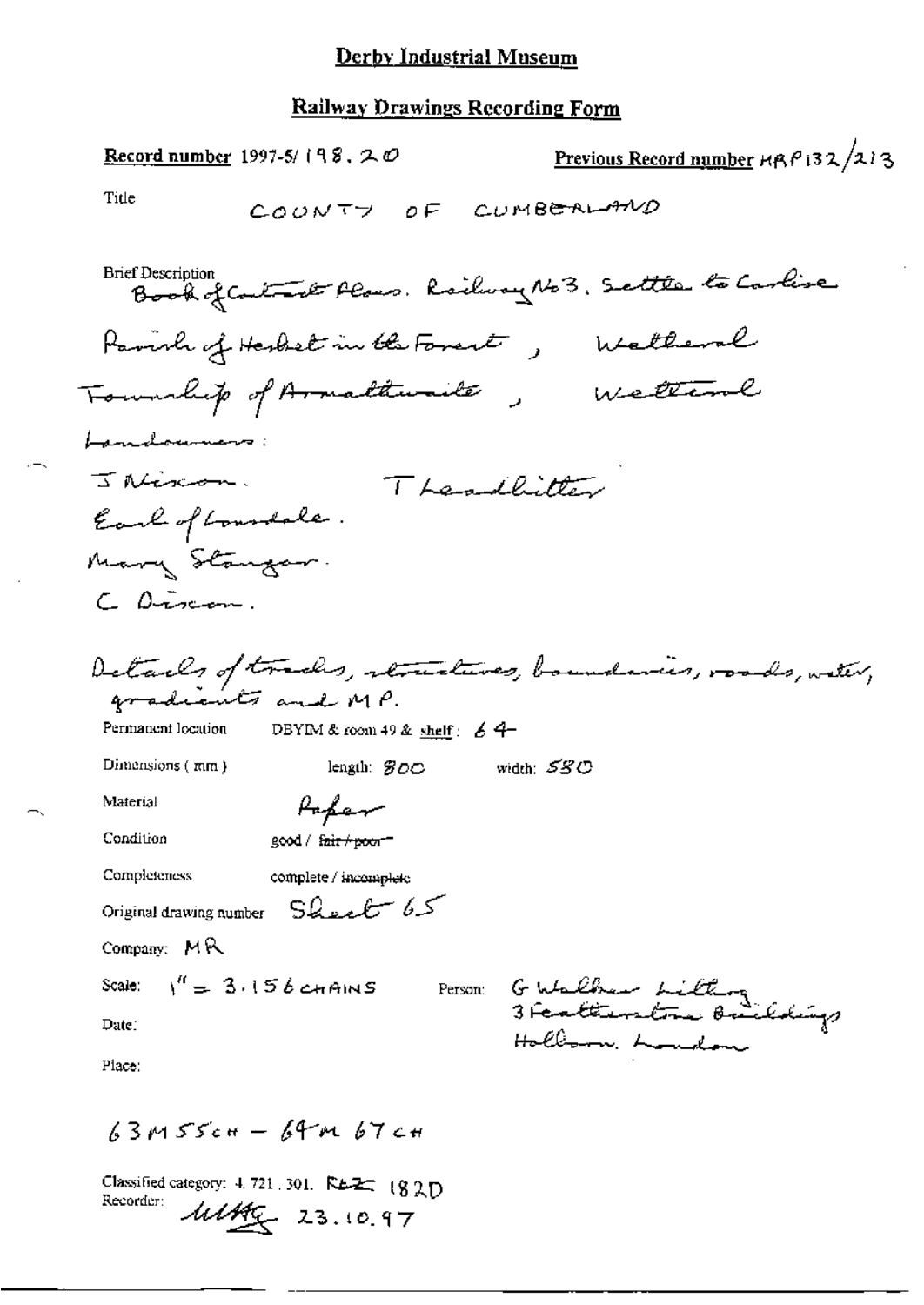# **Railway Drawings Recording Form**

| Previous Record number HRP 132/213<br>Record number 1997-5/198. $2^t$           |
|---------------------------------------------------------------------------------|
| Title<br>COUNTY OF CUMBERLAND                                                   |
| Brief Description<br>Book of Contract Plans. Railway No 3. Settle to Carlise    |
| Powerhof Wellerd                                                                |
| Township of Weltward                                                            |
| Landwwoners:                                                                    |
| J Slack                                                                         |
| $T$ become                                                                      |
| 6 Goraham                                                                       |
| Details of tracks, remediates, boundaries, roads,<br>water, gradients and MP.   |
| Permanent location<br>DBYIM & room 49 & shelf: $64-$                            |
| width: $530$<br>Dimensions (mm)<br>length: $900$                                |
| Material<br>Peper                                                               |
| Condition<br>good/ <del>fair/poor</del>                                         |
| Completeness<br>complete / incomplete                                           |
| Original drawing number $S$ leet 66                                             |
| Company: $MR$                                                                   |
| Scale: $\sqrt{4} = 3.156$ cm AINS<br>Person:                                    |
| G Walber <i>hilt</i> ing<br>3 Featterstone Beildings<br>Holboom London<br>Date: |
| Place:                                                                          |
| 64м 67сн – 65 м 78сн                                                            |

Classified category: 4.721.301.  $\overline{+22}$  (820)<br>Recorder:  $\overline{\mathcal{U}}$  23.10.97

ъ÷н,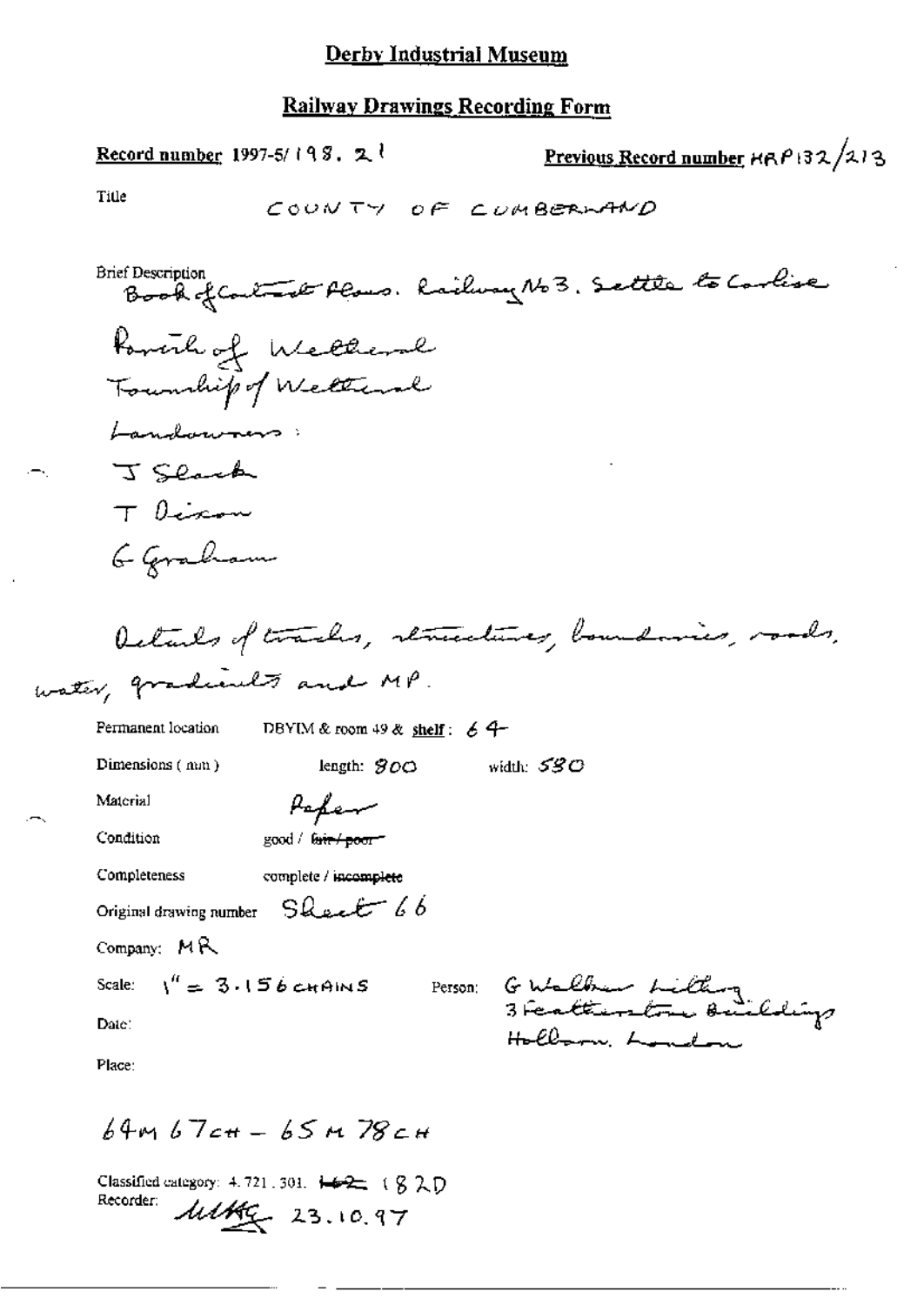$\hat{\mathcal{E}}$ 

l.

# Railway Drawings Recording Form

 $\mathbb{R}^n$  .

÷,

 $\sim$ 

| <b>Record number</b> 1997-5/198, 2 <sup>2</sup>                                          | Previous Record number HRP 132/213 |
|------------------------------------------------------------------------------------------|------------------------------------|
| Title<br>COUNTY OF CUMBERLAND                                                            |                                    |
| <b>Brief Description</b><br>Book of Contract Plans. Railway No3. Settle to Carlise       |                                    |
| Parish of Wetternly<br>Township of Wetternl, Conthill.                                   |                                    |
| Landonnes:                                                                               |                                    |
| G Graham.                                                                                | Many A Wilkieson, TBlackbook,      |
| W Coulson.                                                                               |                                    |
| Anne Armstrong.                                                                          |                                    |
| Details oftrachs, structures, houndaries, roads, water,<br>gradients and MP.             |                                    |
| Permanent location<br>DBYIM & room 49 & shelf: $64$                                      |                                    |
| Dimensions (mm)<br>width: $580$<br>length: $SOO$                                         |                                    |
| Material<br>Peper                                                                        |                                    |
| Condition<br>good / f <del>air / poor</del> =                                            |                                    |
| Completeness<br>complete / incomplete                                                    |                                    |
| Sheet 67<br>Original drawing number                                                      |                                    |
| Company: $MR$                                                                            |                                    |
| Scale: $\binom{n}{k}$ 3.156 chains                                                       | Person: Ghilbur Littling           |
| Date:                                                                                    | Hollarn, Loudon                    |
| Place:<br>Boatevely Querry Jan                                                           |                                    |
| $65m78c$ H – 67 M 7 $c$ H                                                                |                                    |
| Classified category: 4.721.301. 442 1820<br>Recorder:<br>$\frac{\text{MMS}}{4}$ 23.10.97 |                                    |

÷.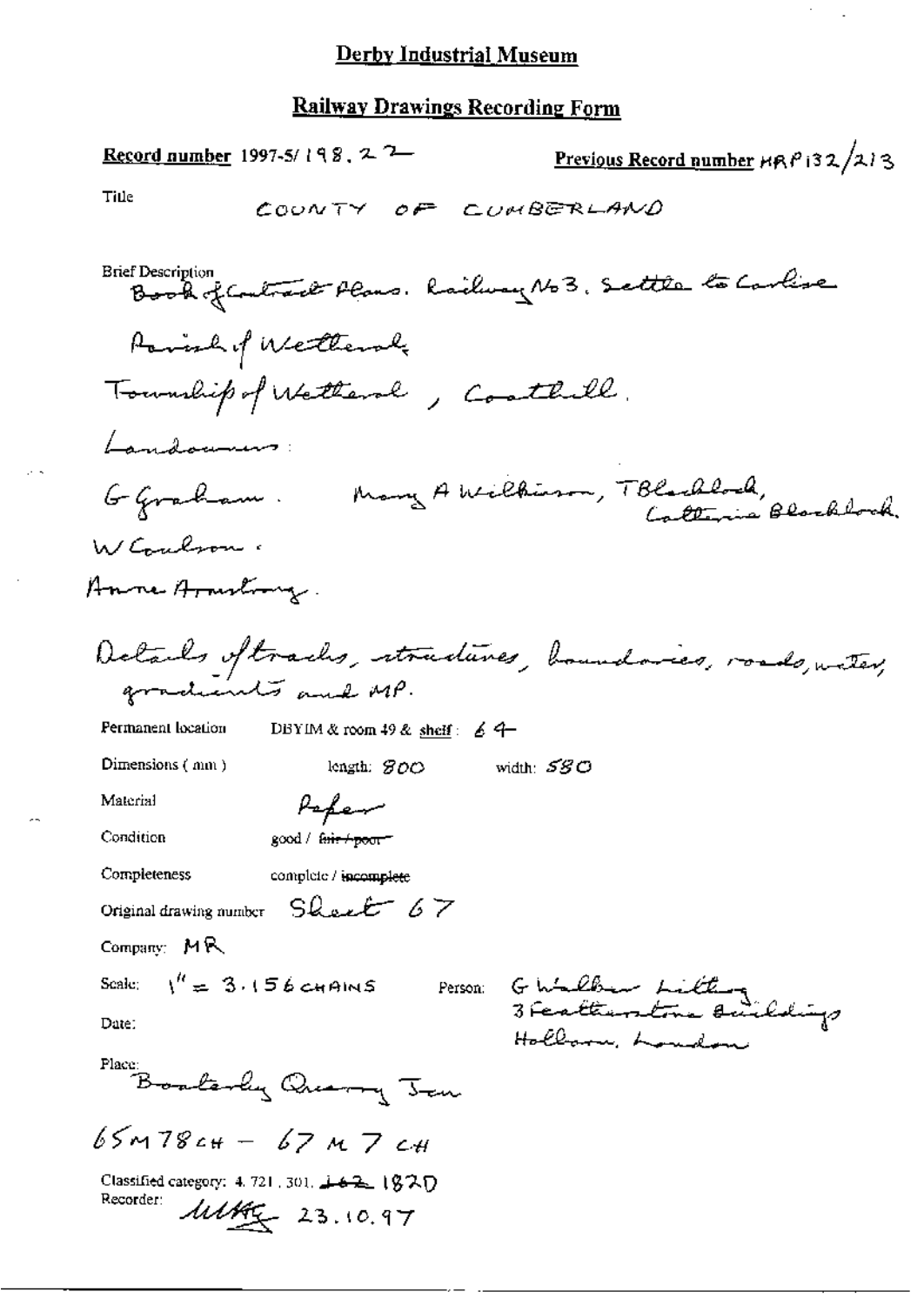# **Railway Drawings Recording Form**

| <b>Record number</b> 1997-5/198. $23$                                        | <u>Previous Record number</u> HRP i32/213  |
|------------------------------------------------------------------------------|--------------------------------------------|
| Title<br>COUNTY OF CUMBERLAND                                                |                                            |
| Brief Description<br>Book of Contract Plans. Railway No 3. Settle to Carlise |                                            |
| Porioh of Wellesley                                                          |                                            |
| Township of Coathold, Welteral, Cumulimbon.                                  |                                            |
| Landowners :-                                                                |                                            |
| FCollino<br>Anne Armstrong                                                   | Mary Anielbrinson                          |
| J Howe<br>J Rigg                                                             | TBlacklock                                 |
| W Coulmen<br>TClashe                                                         | Catherine Blacklock                        |
| W <del>Reshelt</del><br>JBell                                                | J Pattimson                                |
| Deborah Dohinson                                                             | W Smithron                                 |
| J Graham                                                                     |                                            |
| wasation<br>Details of tracks, itruduces, boundaries, roads,                 |                                            |
| water, gradicity and MP.                                                     |                                            |
| Permanent location<br>DBYIM & room $49$ & shelf: 6 $4-$                      |                                            |
| Dimensions (mm)<br>length: $800$                                             | width: SSC                                 |
| Material<br>Papen                                                            |                                            |
| Condition<br>good / f <del>air / poo</del> r                                 |                                            |
| Completeness<br>complete / incomplete                                        |                                            |
| Original drawing number Sheet 68                                             |                                            |
| Company: $MR$                                                                |                                            |
| Scale: $1'' = 3.156$ chans                                                   | Person G Walls in Little                   |
| Date:                                                                        | 3 Featherstone Building<br>Hollern, London |
| Place:                                                                       |                                            |
|                                                                              |                                            |

 $67M$   $7c# - 68$  M  $18c#$ 

 $\mathbf{v}_i$ 

Classified category: 4.721.301. LEZ \ 820 Recorder:  $\frac{1}{4444}$  23.10.97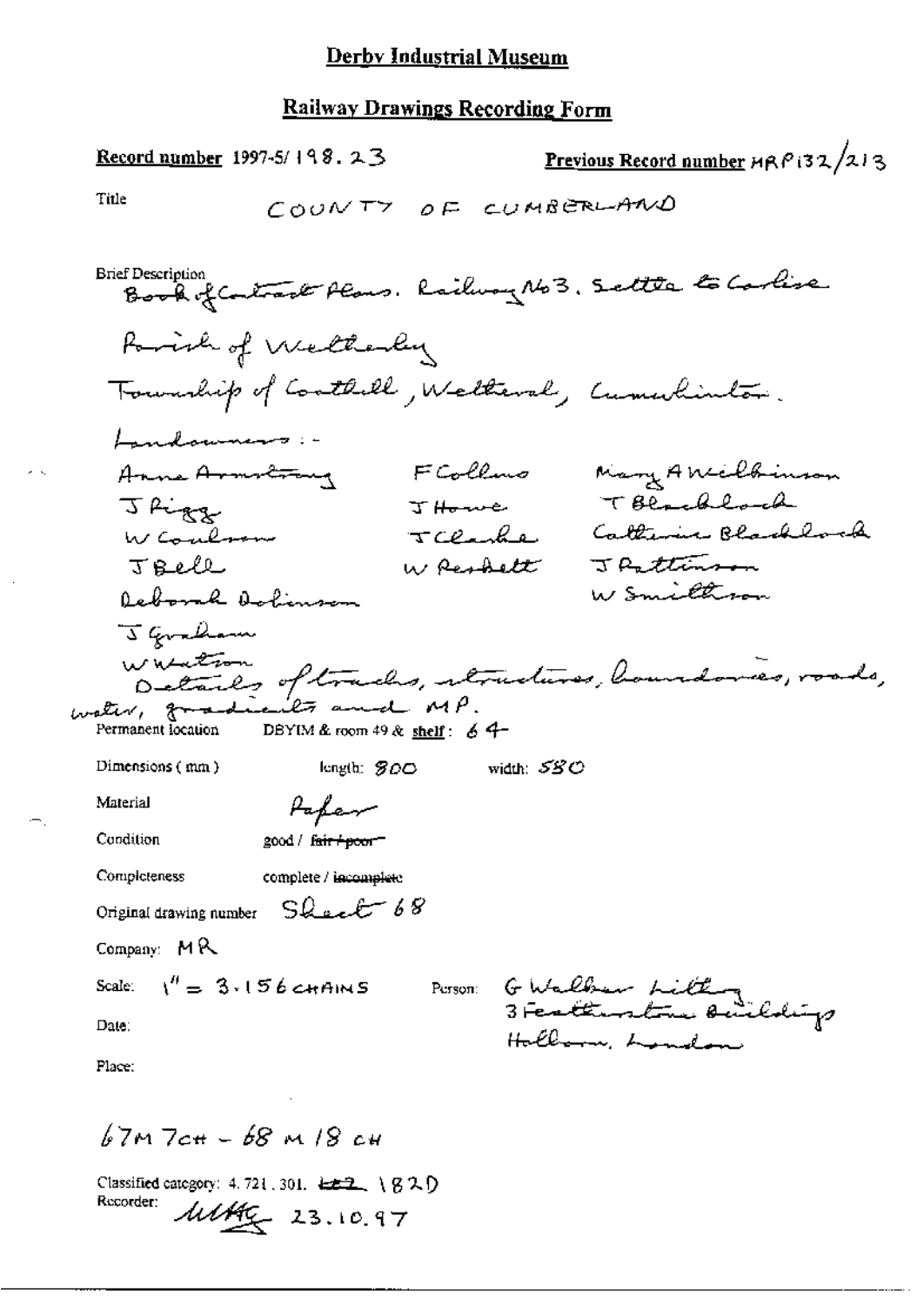Record number 1997-5/198.24 Previous Record number  $HRP$ 132/213 Title COUNTY OF CUMBERLAND Brief Description<br>Book of Contract Plans, Railway No 3, Settle to Carlise Parish of Wettern Tommabile of Wellers , Cumulintan Landowners Martha Trimble margaret TRobron CJackson Guartindale RSanderson Sarah trimble A Murray JOR gradian T Handerson<br>Nasy A Wilberium Carruthers W Smithman TBlackbook Tocannon J Gordon<br>Catterine Blackbook J Bourstead WCoulson Details of trads, structures, boundaries, roads, water, Permanent location DBYIM & room 49 & shelf:  $64$ Dimensions (mm) length:  $800$ width:  $\mathcal{S}\mathcal{S}\mathcal{O}$ Material Paper Condition good / fair+poor-Completeness complete / incomplete Original drawing number Sheet 69  $\mathop{\rm Commaux}\nolimits: {\sf M}\, {\sf R}$ GWalber Litter<br>3 Fertkentre Buildigs Scale:  $1^{\prime\prime} = 3.156$  chains Person: Date: Hollarn, London Place: Cumulinton  $68m18c_{4} - 69m28c_{4}$ Classified category: 4, 721 . 301. キャモ \ 820 Recorder: Matthe 23.10.97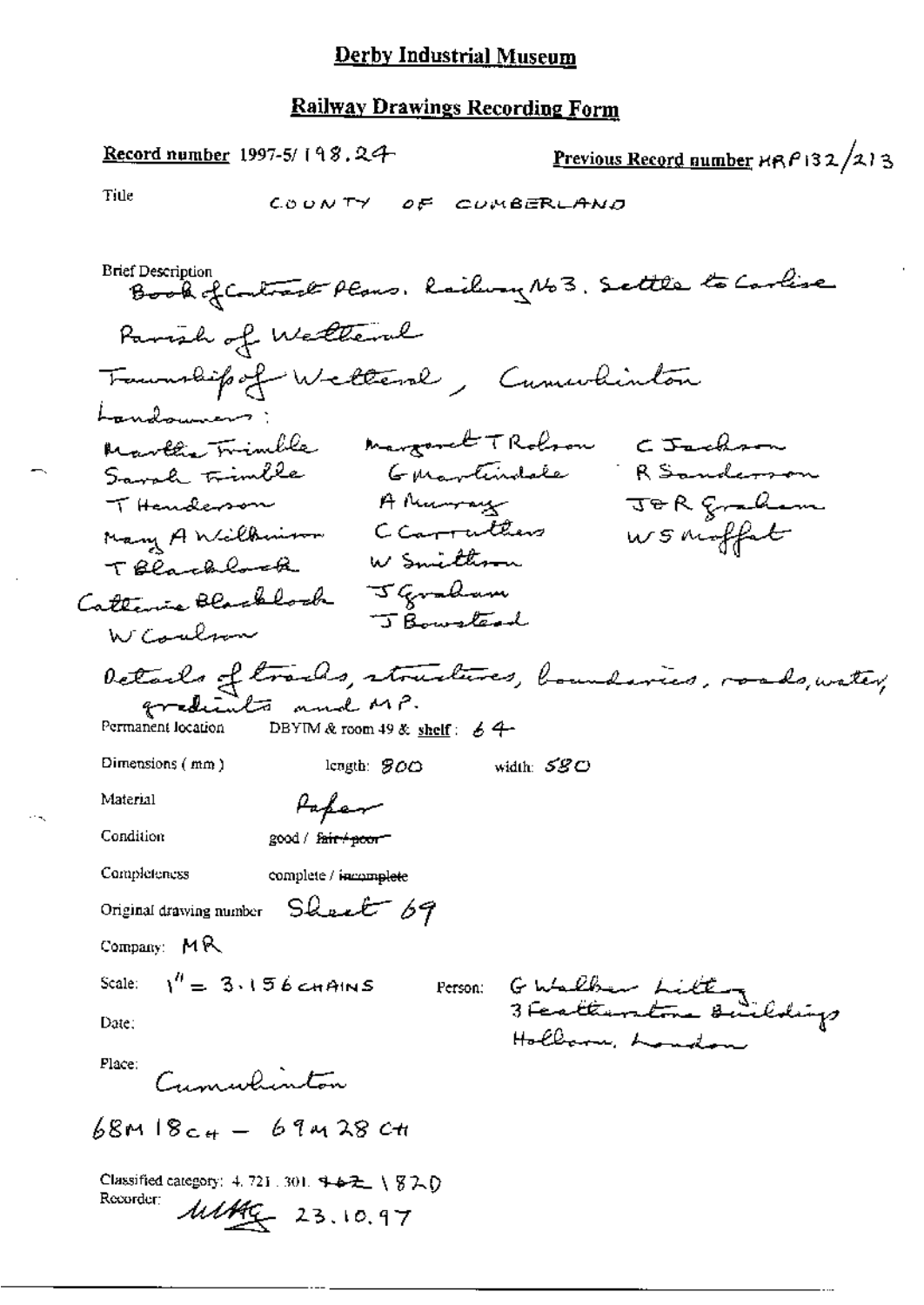**Record number** 1997-5/198.2.5

Previous Record number  $\text{MRP}(32/213)$ 

Title

$$
\mathsf{C} \mathsf{OWTY} \quad \mathsf{of} \quad \mathsf{count} \, \mathsf{GRL} \mathsf{AMO}
$$

**Brief Description** Book of Contact Plans. Railway No 3. Settle to Coolise Parish of Wellerl Township of Cumulinton, Scotly Landowners: Margaret T Rolson H Loundale W Smithson W Sutton T Trimble Sarah Routledge R Trinible R&J Donaldson R graham JB Braithwaita 0 H<del>od</del>gson H Longdoler Details of tracks, structures, boundaries, roads, water, gradients and MP. Permanent location DBYIM & room 49 & shelf:  $64$ Dimensions (mm) width:  $\mathcal{SGO}$ length:  $SOO$ Material Paper Condition good / fair / poor" Completeness complete / incomplete Original drawing number Sheet 70 Company: MR G Walber Litting<br>3 Fertiantra Buildigs Scale:  $\sqrt{n} = 3.156$  chains Person: Date: Hollows, Lundon Place: Cumulinton Station  $69m$  28c+ - 70m38 c+ Classified category: 4.721.301. 十+2\_ (820) Recorder:  $\frac{\text{111}}{400}$  23.10.97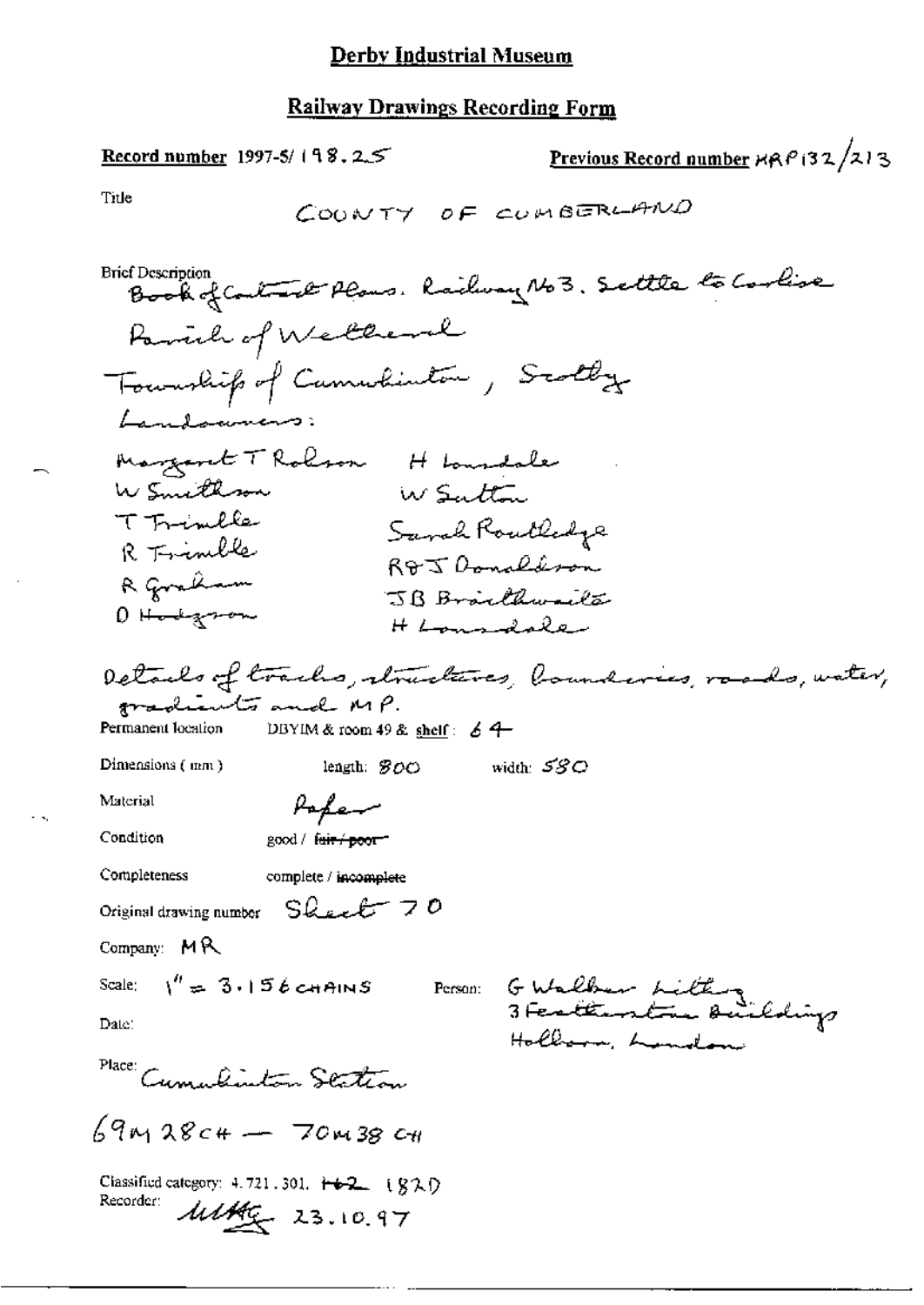Previous Record number  $HRP$ 132/213 Record number  $1997-5/198.26$ Title COUNTY OF CUMBERLAND Book of Contract Plans. Railway No 3. Settle to Carlise **Brief Description** Parish of Welteral Township of Scotley, Harraly Landonners: JBB orillwaite R Rendle  $CTO$ ouson Tuesdana J Bendle W Sutton H Lonsdale D Hodgron W Jackson Mary A Loury Details of tracks, structures, houndaries, not roads, Permanent location DBYIM & room 49 & shelf:  $\angle$  4width:  ${\cal SG}$   ${\cal SG}$ length: SOO Dimensions (mm) Papar Material good / fair / poor" Condition Completeness complete / incomplete Original drawing number Sheet 71 Company: MR GWalker Litting<br>3 Fertherstone Buildings Scale:  $1'' = 3.156$  cmAINS Person: Date: Hollow London Place: Scotly Station  $70M38c_{H}$  - 71 M 49  $c_{H}$ Classified category: 4, 721, 301. 神经, 1g 2 D Recorder:  $\frac{\text{111}}{40}$  23.10.97